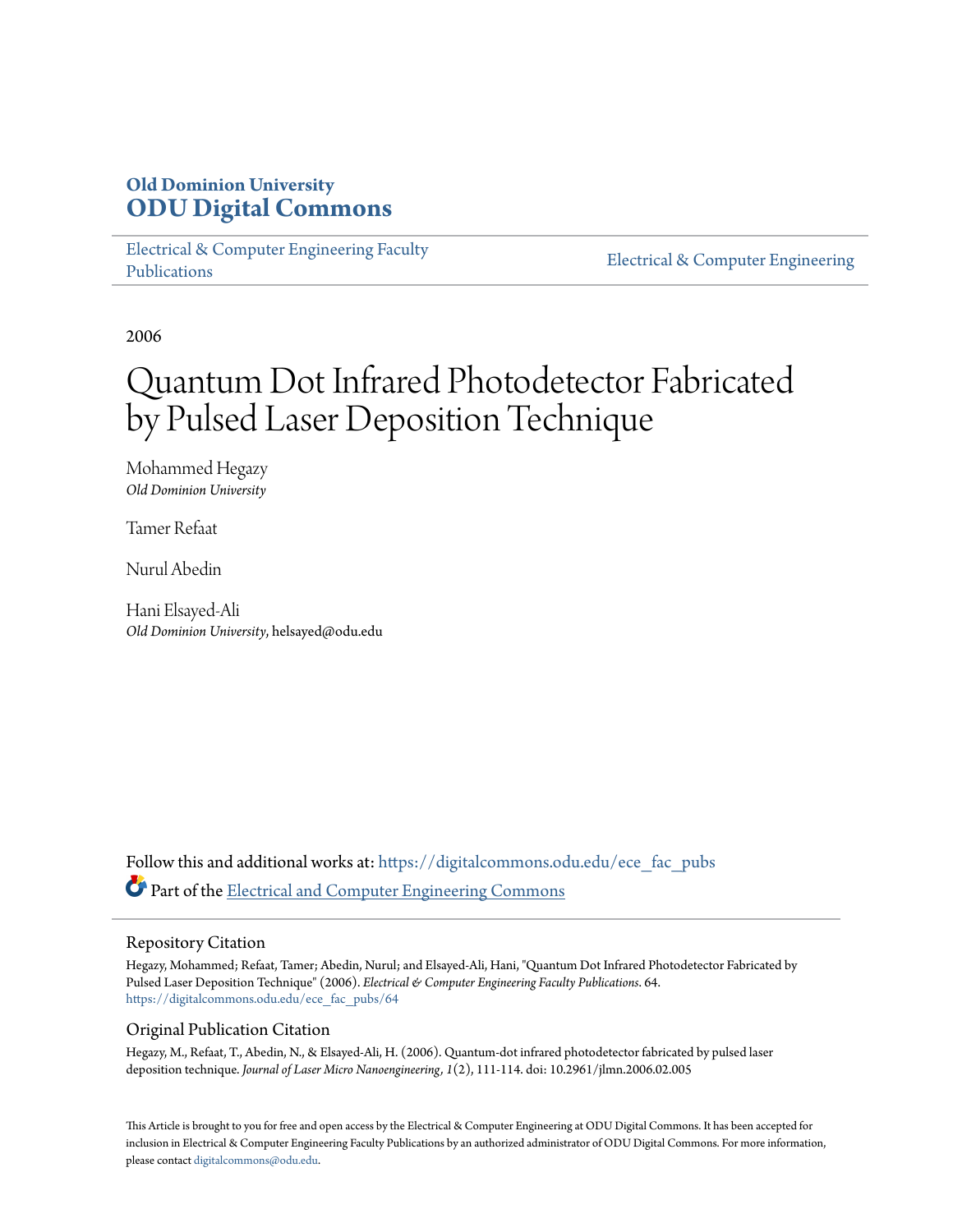# **Quantum-dot Infrared Photodetector Fabricated by Pulsed Laser Deposition Technique**

Mohammed HEGAZY\* , Tamer REFAAT\*\*, Nurul ABEDIN\*\*\* and Hani ELSAYED-ALI\*

*\* Old Dominion University, Physical Electronics Research Institute, Electrical and Computer Engineering Department, Norfolk, VA-23529* 

*E-mail: helsayed@odu.edu \*\* NASA Langley Research Center, Science and Technology Corporation, Hampton, VA-23681* 

*\*\*\* NASA Langley Research Center, Passive Sensor Systems Branch, Hampton, VA-23681* 

Pulsed laser deposition is used to fabricate multilayered Ge quantum-dot photodetector on Si(100). Growth was studied by reflection high-energy electron diffraction and atomic force microscopy. The difference in the current values in dark and illumination conditions was used to measure the device sensitivity to radiation. Spectral responsivity measurements reveal a peak around 2 μm, with responsity that increases three orders of magnitude as bias increases from 0.5 to 3.5 V.

DOI: 10.2961/jlmn.2006.02.0005

**Keywords:** Quantum, dots, infrared, detector, PLD

## **1. Introduction**

Ge quantum dots (QD) are very promising for fabricating mid-infrared photodetectors [1,2], thermoelectric devices [3], and enhancing the performance of solar cells [4]. Unlike the case of single crystal photodetectors, controlling the QD size distribution, shape and density can be used to tune the device detection band [1,5]. Ge growth on Si follows the Stranski-Krastanow (SK) mode, in which Ge atoms form few epitaxial monolayers (wetting layer) before developing "self-assembled" QDs, in order to relief the strain caused by the lattice mismatch [6]. The amount of that strain and the deposition conditions control the shape, size and spatial distributions of the QDs; therefore allows for the tuneability of the detected wavelength band.

 Ge QDs were grown on Si by molecular beam epitaxy (MBE) [7], chemical vapor deposition (CVD) [8], and liquid phase epitaxy (LPE) [2]. However, very few works have used pulsed laser deposition (PLD) to grow Ge on Si and to fabricate optical and electrical devices. PLD is one of the powerful techniques for growing thin films. Among its attractive features are the preservation of stoichiometry, the ease to grow multilayered films, the ability to grow thin films out of any material, the morphology-enhancing effect of the highly energetic deposited particles, and the periodic nature that allows for surface relaxation between pulses. The first two features would enable the growth of multilayered devices of different materials or dopings without the need for residual gases or doping sources; just targets with the desired doping are used. This should lead to a reduction in the fabrication time and cost.

In this work, PLD is used to fabricate a multi-layered infrared photodetector that is based on Ge QDs grown on Si(100) substrate.

#### **2. Photodetector fabrication**

A schematic of the deposition system is shown in Fig. 1. Si substrates are chemically cleaned prior being loading into the vacuum chamber [9]. The chamber is pumped down to a pressure of  $\langle 1 \times 10^{-8}$  Torr and baked for 12-24 hours before flashing the substrate to ~1100 ºC in order for the  $2\times1$  reconstruction to develop. The Si substrate is kept at 773 K during deposition in a base pressure  $\langle 1 \times 10^{-9}$  Torr. A 40-ns Nd:YAG laser  $(0.16 \text{ J/cm}^2, 50 \text{ Hz})$  is used to ablate the rotating target, which is in the form of two semicircular disks placed together to form a circle; one is Si (ptype,  $1 \times 10^{19}$  cm<sup>-3</sup>) and the other is undoped Ge. During target rotation, PLD minimizes the formation of particulates by exposing a fresh area to the laser; thus, the probability of fracto-emission is minimized. The laser is focused on the rotating target with a spot size of 330 μm (measured at 1/e of the peak value). The system is designed in such a way that the laser can hit the target at 45°. A thickness of ~0.6 nm Ge is first deposited, followed by depositing ~0.4 nm Si. The process is repeated for 40 revolutions. A Si capping film of ~1 nm is deposited before a mask is used to deposit about 100-nm thick Al contacts. The deposition of the 40-layered device (consisting of 40 successive Ge QD layers separated by 39 Si spacing films and covered by a Si capping), without the metal contacts, took ~500 s, which is much less than the time needed to fabricate similar devices by other deposition techniques. A schematic diagram of the device is shown in Fig. 2.



**Fig. 1** A schematic diagram of the PLD system: (1) Target, (2) substrate (heated by direct current heating), (3) ablated species "Plume," (4) focused laser, (5) electron probe, (6) diffracted electrons, (7) electron gun, (8) phosphor screen, (9) CCD camera,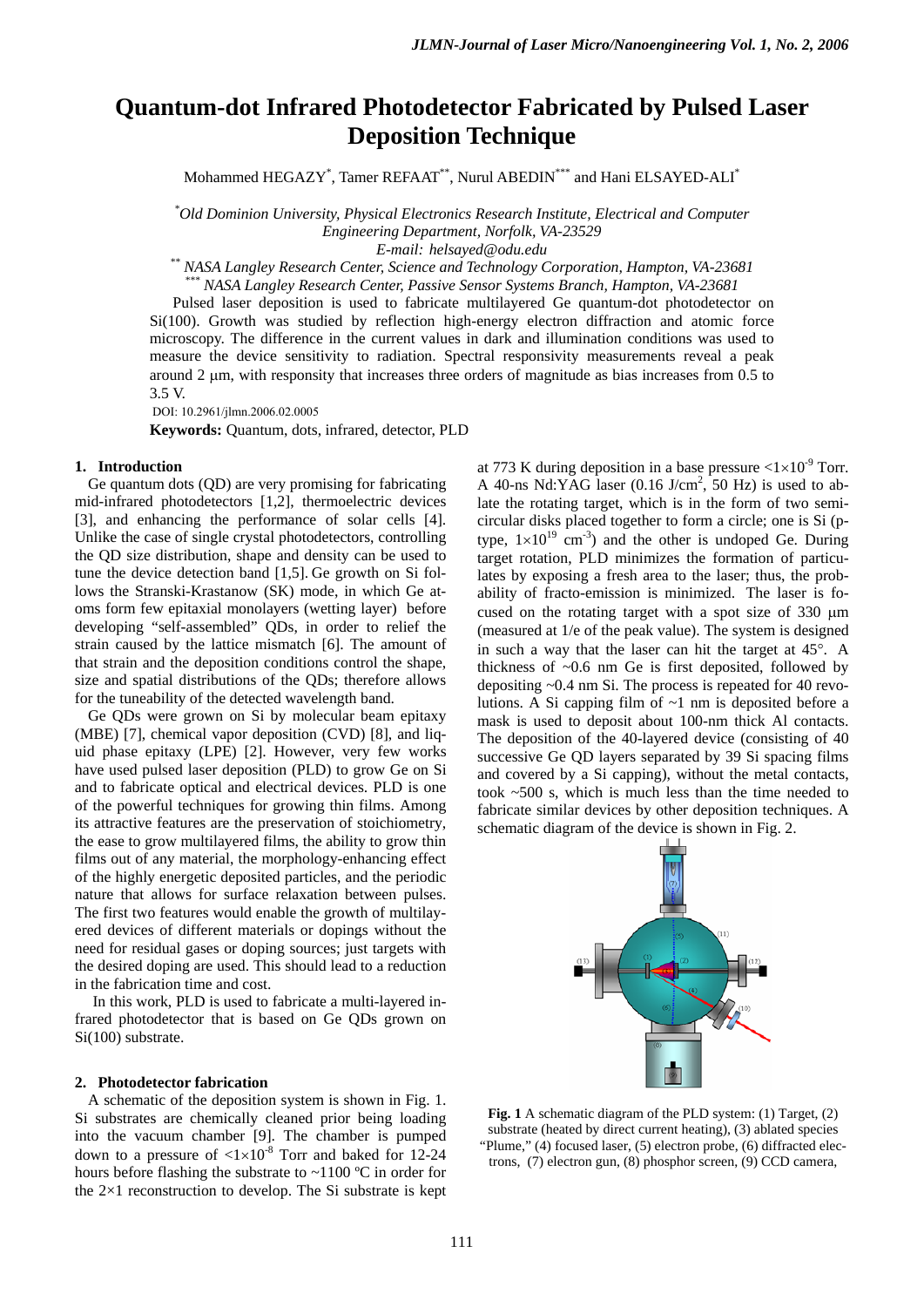



**Fig. 2** Schematic diagram of the multi-layered Ge QD-based photodetector grown by PLD on Si(100).

#### **3. Growth characterization**

To *in situ* monitor the deposition, a 15-keV CW electron gun is used. A phosphor screen is used to display the electron diffraction pattern, which is recorded by a CCD camera. During the initial stages of deposition, the Si(100)-2×1, Fig. 3 (left), diffraction pattern does not change, which accounts for the formation of the 2D wetting layer. In such 2D growth, the Ge film grows having the Si lattice constant. Upon the completion of the first Ge layer, the RHEED diffraction pattern transforms into a transmission pattern, Fig. 3 (right), indicating the formation of Ge QDs. Ge QDs form to reduce the internal strain inside the film due to the lattice mismatch between Ge and Si. Such transmission pattern is taken as an indication for the formation of QD to start the deposition of the Si spacing film. As the capping film is being grown, the transmission pattern does not change in shape, but decreased in intensity.



**Fig. 3** (Left) RHEED diffraction pattern of the  $Si(100)-2\times1$ substrate. (Right) Transmission pattern formed when the growth of the first Ge QD layer is completed.

The morphology of the Ge film is studied by *ex situ* atomic force microscopy (AFM) (Digital Instruments; Nanoscope 3100). For this purpose, a Ge film, of the same thickness of the first QD layer, was grown under the same deposition conditions. Figure 4 shows the formation of the Ge QDs, which are distributed homogeneously over the substrate. A detailed study of the Ge QD formation on  $Si(100)-2\times1$  showed that, under similar deposition conditions at the same thickness hut clusters are formed [10]. The inset of Fig. 4 shows the QDs size (the length of the major axis) distribution that spans from 20 to 200 nm.

#### **4. Electrical and optical characterization**

Silver epoxy was used to mount the QD detector sample on an aluminum sample holder and to fix the connecting wires to the Al pads. Figure 5 shows a schematic of the characterization setup [11]. The setup consists mainly of optical, electrical and mechanical sections. The mechanical section is used to mount the device while conditioning its operation in terms of alignment, temperature and bias voltage. The sample holder was mounted on the coldfinger of a vacuum sealed cryogenic chamber (dewar). The chamber was cooled by liquid nitrogen and the required temperature was obtained using a temperature controller (Lake Shore; Autotuning Temperature Controller 330). The controller senses the temperature using Si diode (Lake Shore; DT-470) and change it using resistive heaters. Vacuum isolation ( $\sim 10^{-6}$  Torr) was used with the chamber to preserve temperature stability using a vacuum pumping system (Pfeiffer; Vacuum Pump System TSU071E). For the spectral response measurements, an optical signal was applied to the detector using the optical section. The optical section consists of a current controlled (Optronic Laboratories; Programmable Current Source OL65A) radiation source (Halogen lamp) the output of which is modulated using an optical chopper and analyzed using a monochromator (Optronic Laboratories; Monochromator OL750-S). The electrical section was integrated to measure the device output for a certain operating condition. Lock-in amplifier (Stanford Research Systems; DSP Lock-in Amplifier SR850) was used to measure the output signal for a given radiation input. A spectrum analyzer (Stanford Research Systems; 2 Channel dynamic Signal Analyzer SR785) was used for noise measurements. A semiconductor characterization system (Keithly; 4200) was used for the I-V measurements. All these instrumentation are linked to a personal computer for data acquisition and control. The instruments are synchronized using the chopper controller. A preamplifier (Stanford Research Systems; SR570) is used to convert the detector current into voltage signal.



**Fig. 4** AFM scan of the Ge quantum dots. The major axis length distribution is shown as inset [scan area =  $1.1 \times 1.1$  µm].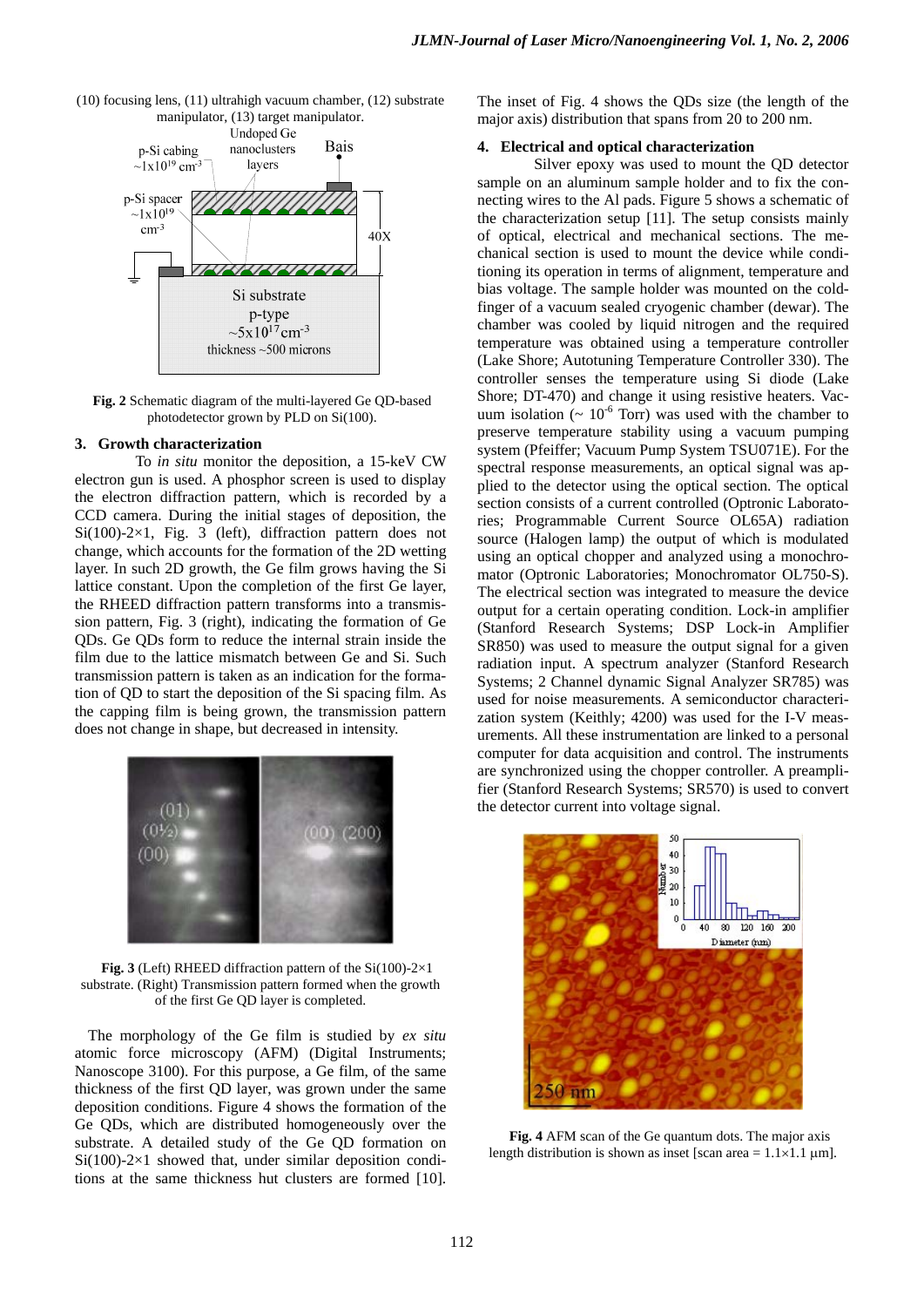

**Fig. 5** A schematic of the detector characterization setup.

Figure 6 shows the I-V characteristics of the device at different operating temperatures. The I-V characteristics reveal the diode behavior of the sample, which confirms the Schottky structure. Cooling down the device slightly reduces the dark current, suggesting the domination of the leakage current due to the tunneling process. The inset of Fig. 6 zooms in to a part of the 293.2 K characteristics. The inset compares the curves obtained in dark and illumination conditions. A current shift of about 5 μA with 14.5 W/cm2 incident intensity suggests the sensitivity of the device to radiation. In order to quantize this sensitivity a spectral response measurements were carried out.



**Fig. 6** Dark current variation with bias voltage obtained at temperatures of 293.2, 283.2, 273.2, 263.2, 253.2, 160.0, 130.0 and 79.5 K from top to bottom, respectively. The inset shows a portion of the dark current at 293.2 K and it variation due to device illumination with  $14.5 \text{ W/cm}^2$  radiation intensity.

The spectral response of the QD photodetector sample is shown in Fig. 7. The characteristics assume 20-nm wavelength resolution with 10 averages. The characteristics were obtained in the wavelength range of 1.0 to 3.2 μm at 79.5 K operating temperature and different bias voltages. The spectral range is compatible with the optical section limitation. Lower temperatures have been used to minimize the device noise since the responsivity is very low. The applied bias voltage was limited not to breakdown the device. The spectral response reveals peak responsivity around 2  $\mu$ m wavelength with ~1.8 and ~2.2  $\mu$ m cut-on and cut-off wavelengths, respectively. The presence of this peak is attributed to the type-II band lineup with interband transitions observed in Si/Ge QDs. Tuneability of this peak can be potentially achieved by controlling the composition, size, and size distribution of the QDs through varying the deposition parameters. These deposition parameters include growth temperature, laser fluence and repetition rate, and thickness of the Si spacers. PLD growth of Ge QDs and the control of their size and spatial distributions are reported elsewhere [10]. Another possible peak at a longer wavelength with a cut-on around 3 μm is visible in the figure. High responsivity at  $1 \mu$ m dominates the maximum at 0.5 V due to absorption in the Si substrate. The responsivity increases almost three orders of magnitude (from  $~5.10^{-6}$ ) A/W to  $\sim$ 3⋅10<sup>-3</sup> A/W at 2  $\mu$ m) by increasing the bias from 0.5 to 3.5 V. Although this might be attributed to an internal gain mechanism, it's associated with high increase in the noise level. This fact is clarified in Fig. 8, where the noise is plotted against the operating bias voltage. For comparison, the device detectivity  $(D^*)$  is calculated and plotted in the same figure. Knowing the mean responsivity,  $\mathcal{R}$ , at a certain bias voltage, and by measuring the noise current density,  $i_n$ , at the same voltage the detectivity is calculated using the relation

$$
D^*=\frac{i_{\scriptscriptstyle n}}{\mathfrak{R}}\cdot\sqrt{A}\;,
$$

where *A* is the area of the sensitive element. The figure reveals a poor detectivity compared to typical infrared detectors operating at the same wavelength range, even at room temperature. Nevertheless, the results indicate a promising device, with wavelength tunability option. The poor detectivity is attributed to the poor responsivity associated with QD detectors in general. Thus, research efforts should focus on-to the gain behavior and try to increase it.

In summary, the fabrication of a mid-infrared photodetector by PLD is reported. The device consists of 40 successive Ge QD layers separated by 39 Si spacers and